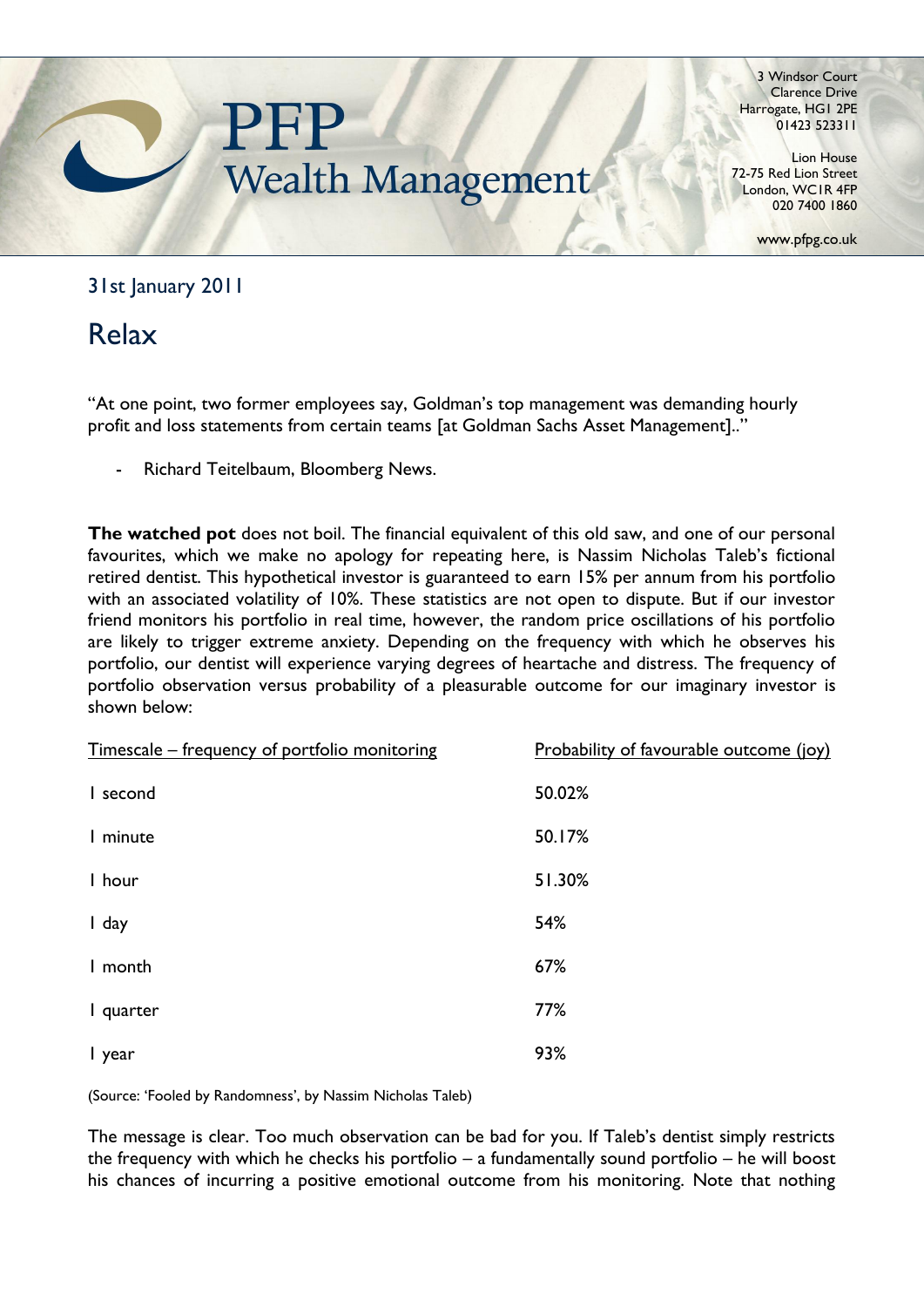changes about the composition of his portfolio – only the frequency with which he checks it. Investors determined to watch the pot may end up being scalded.

There are other reasons to be wary of a focus on the short term. Jim Leitner of Falcon Management once said:

"If all investors allocate money to a one-month time frame, by definition there are going to be fewer opportunities there.. there's just too much competition over short-term trading, which is a timing-driven business. With timing, sometimes you're going to be right and sometimes you're going to be wrong, but it's not going to be consistent over time.. Meanwhile, the longer-term opportunities still exist because there hasn"t been that much money allocated with multi-year lockups.. That's not happening yet and probably won't because investors are way too nervous and shortsighted."

We draw an additional distinction between the business of trading and the business of investing. Trading, an activity we try and avoid, for reasons of psychological disinclination and cost, is inherently a short-term activity, not unrelated to speculation. Investing, on the other hand, we regard as a longer term commitment of capital to high conviction themes which we expect to result in a meaningful positive return. Ben Graham nicely discriminated between the two styles in 'Security Analysis':

"An investment operation is one which, upon thorough analysis, promises safety of principal and an adequate return. Operations not meeting these requirements are speculative."

The crowning injustice of our age is that the monetary authorities, as a by-product of the bailout of the banking system, have effectively demolished cash deposits and badly manipulated the price of government debt, and have therefore forced investors to take on unnaturally high risk simply to keep their heads above the water of inflation.

The exquisite challenge of our age is that we are drowning in information and cultural impulses to (over-)trade. The Internet is simultaneously a trove of wonders and a cesspit of misguidance. So it may be that the biggest threat to portfolio performance this year will not be market-led but purely psychological: will we be able to hold our nerve in the face of perhaps vicious short term price volatility ? The current siren is gold, now resting on its 144 day moving average.



#### **Gold price, USD, last 12 months**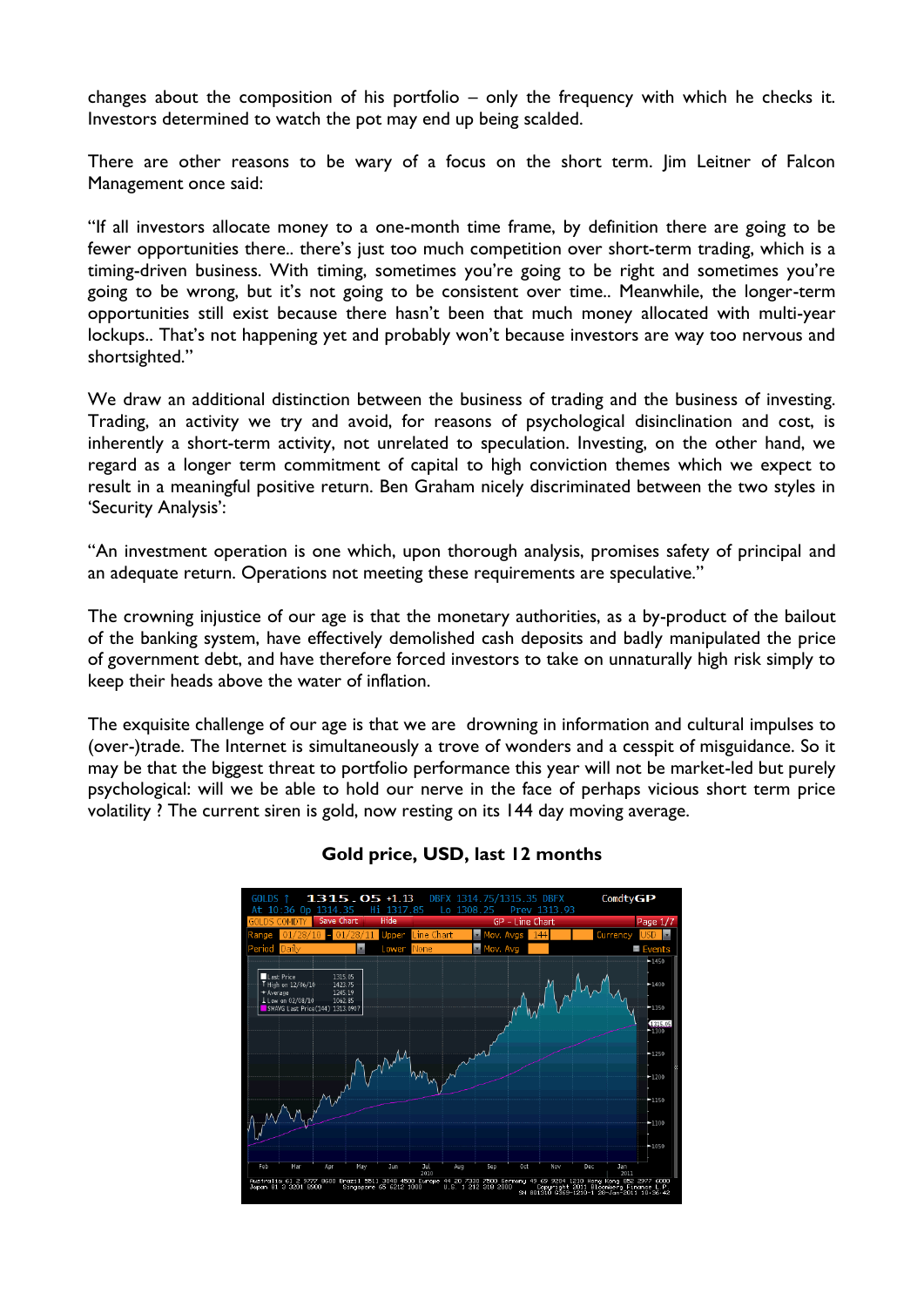Nothing *whatsoever* about the bigger macro picture gives us any misgivings about the rationale for maintaining exposure to natural money, in the form of gold and silver. Here in the UK, the prospect of stagflation lurches ever closer. Throughout the West, the monetary pumps continue to be primed. Tides of unbacked liquidity may or may not support equity markets, but they are certain to continue to devalue fiat currency in real terms. Japanese government bonds have just been downgraded for the second time – the country, like almost all the rest of the developed world, is drowning in debt. Europe faces a rolling debt crisis that simply cannot and will not be solved with bailout funds – it will be resolved by debt defaults. The US faces ongoing deterioration in the credit quality of its states and municipalities. With the looming prospect of what Jim Sinclair calls "quantitative easing to infinity" in western economies, precious metals are the only real money in town. We just have to keep the faith in response to inevitable market fluctuations that are actually buying opportunities in disguise.

Why keep the faith with regard to gold ? One chart alone paints a thousand words. While the chattering media classes continue to disparage precious metals by citing supposed bubble conditions, the reality points to an overwhelming lack of institutional sponsorship:



#### Gold and gold mining shares in % of global assets

Sources: Silberjunge.de, Erste Group Research, QB Partners

Jesse Livermore was one of the most outstandingly successful traders of the early  $20<sup>th</sup>$  Century, immortalised in Edwin Lefèvre's 'Reminiscences of a Stock Operator'. On the few occasions when he lost money, it was invariably because he chose to override his own rules. He said many insightful things about the psychology of successful investing, but perhaps his most pertinent observation was the following:

"After spending many years in Wall Street and after making and losing millions of dollars I want to tell you this: it never was my thinking that made the big money for me. It always was my sitting.. The big money is made by the sittin' and the waitin', not the thinking."

Tim Price Director of Investment PFP Wealth Management 31st January 2011.